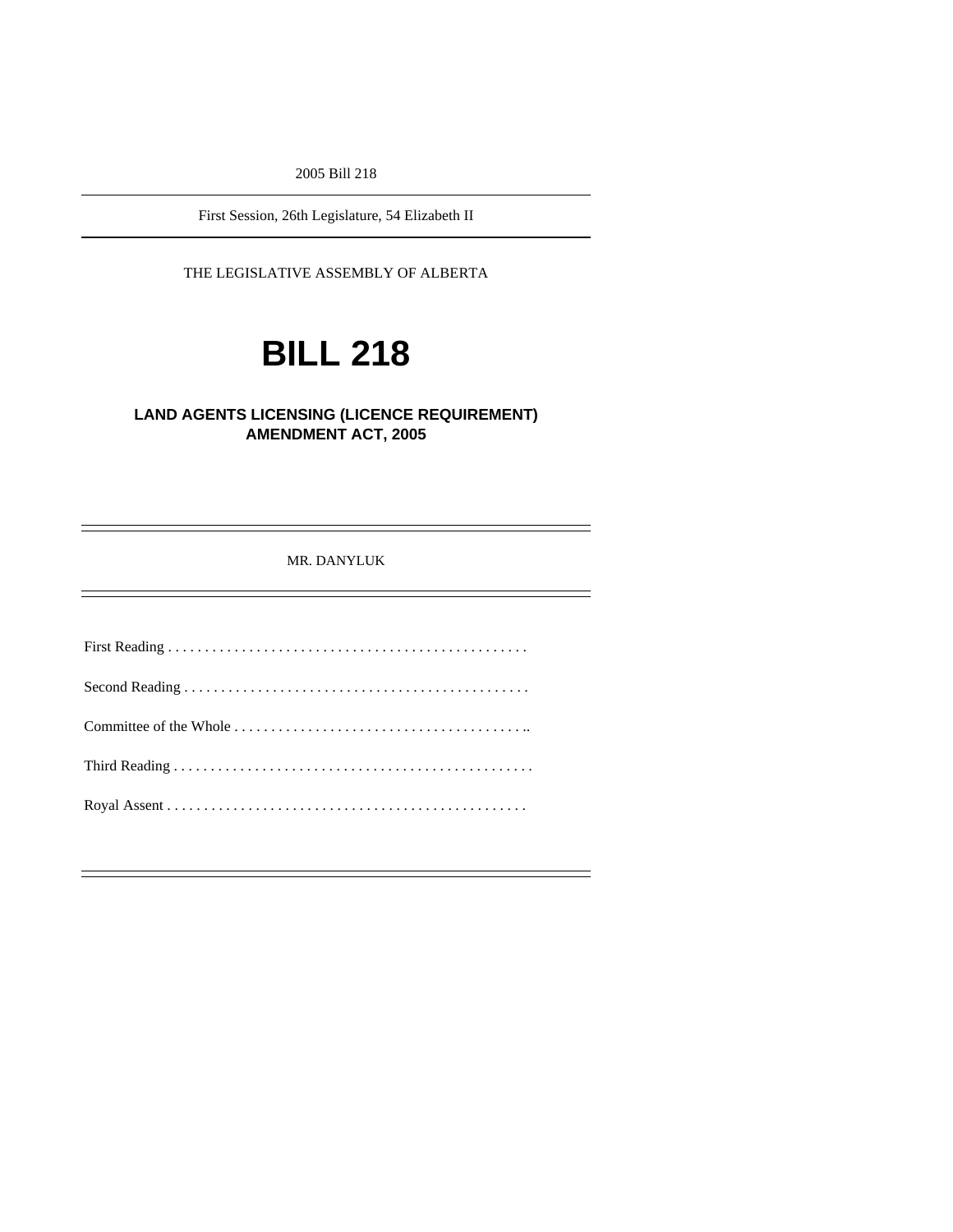*Bill 218 Mr. Danyluk* 

## **BILL 218**

2005

#### **LAND AGENTS LICENSING (LICENCE REQUIREMENT) AMENDMENT ACT, 2005**

*(Assented to , 2005)* 

HER MAJESTY, by and with the advice and consent of the Legislative Assembly of Alberta, enacts as follows:

#### **Amends RSA 2000 cL-2**

- **1 The** *Land Agents Licensing Act* **is amended by this Act.**
- **2 Section 1(c) is amended by striking out subclause (ii).**

- **3 This Act comes into force on Proclamation.** 
	- **1**